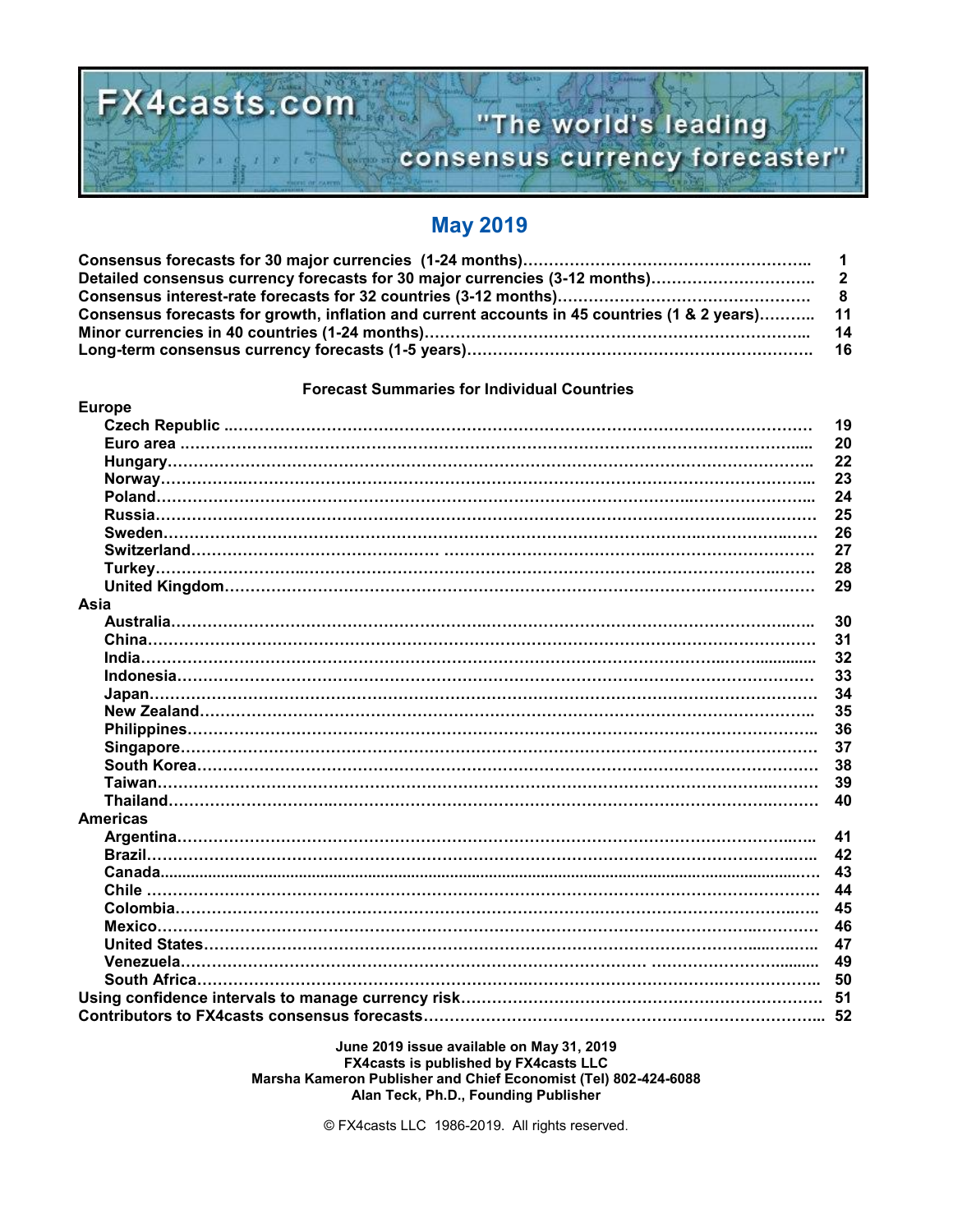|                        |                  | <b>CONSENSUS FORECASTS</b> |        |                   |        | <b>Local Currency</b> |         |                  |                              |
|------------------------|------------------|----------------------------|--------|-------------------|--------|-----------------------|---------|------------------|------------------------------|
|                        | <b>Spot Rate</b> | for end of periods         |        |                   |        | % Change              |         |                  |                              |
|                        | 25-Apr-19        | 1M                         | 3M     | 6M                | 12 M   | 24 M                  |         |                  | Past Yr.   Past M   Yr Ahead |
| <b>EUROPE</b>          |                  |                            |        |                   |        |                       |         |                  |                              |
| British pound          | 1.288            | 1.290                      | 1.293  | 1.315             | 1.324  | 1.340                 | $-7.7$  | $-2.4$           | 2.8                          |
| Czech koruna           | 23.1             | 23.0                       | 22.9   | 22.8              | 22.6   | $\overline{22.3}$     | $-9.5$  | $-1.4$           | 2.2                          |
| Danish krone           | 6.71             | 6.69                       | 6.64   | 6.57              | 6.54   | 6.44                  | $-8.8$  | $-1.7$           | 2.5                          |
| Euro                   | 1.113            | 1.117                      | 1.125  | 1.136             | 1.141  | 1.159                 | $-8.6$  | $-1.6$           | 2.5                          |
| Hungarian forint       | 290              | 289                        | 288    | 285               | 283    | 280                   | $-11.3$ | $-3.5$           | $\overline{2.4}$             |
| Norwegian krone        | 8.69             | 8.65                       | 8.57   | 8.42              | 8.26   | 8.11                  | $-8.5$  | $-1.7$           | 5.2                          |
| Polish zloty           | 3.86             | 3.85                       | 3.83   | 3.80              | 3.78   | 3.74                  | $-9.8$  | $-1.7$           | 2.1                          |
| Russian rouble         | 64.8             | 65.0                       | 65.4   | 66.8              | 67.4   | 69.6                  | $-3.1$  | $-1.0$           | $-3.8$                       |
| Swedish krona          | 9.56             | 9.51                       | 9.41   | 9.27              | 9.08   | 8.93                  | $-10.3$ | $-3.3$           | 5.3                          |
| Swiss franc            | 1.022            | 1.020                      | 1.017  | 1.002             | 0.998  | 0.987                 | $-3.7$  | $-2.9$           | $\overline{2.4}$             |
| Turkish lira           | 5.94             | 5.97                       | 6.02   | 6.13              | 6.28   | 6.43                  | $-31.5$ | $-6.3$           | $-5.4$                       |
|                        |                  |                            |        | <b>ASIA</b>       |        |                       |         |                  |                              |
| Australian dollar      | 0.700            | 0.702                      | 0.706  | 0.711             | 0.719  | 0.731                 | $-7.5$  | $-1.5$           | 2.7                          |
| Chinese renminbi       | 6.74             | 6.74                       | 6.75   | 6.78              | 6.81   | 6.91                  | $-6.2$  | $-0.5$           | $-1.0$                       |
| Hong Kong dollar       | 7.84             | 7.84                       | 7.83   | 7.82              | 7.80   | 7.77                  | 0.1     | 0.1              | 0.5                          |
| Indian rupee           | 70.2             | 70.3                       | 70.6   | 71.1              | 71.4   | 72.3                  | $-4.8$  | $-1.8$           | $-1.7$                       |
| Indonesian rupiah      | 14,242           | 14,270                     | 14,326 | 14,420            | 14,512 | 14,693                | $-2.5$  | $-0.4$           | $-1.9$                       |
| Japanese yen           | 111.8            | $\overline{1}11.6$         | 111.1  | 110.9             | 110.6  | 108.6                 | $-2.3$  | $-1.6$           | $\overline{1.1}$             |
| New Zealand dollar     | 0.659            | 0.660                      | 0.661  | 0.668             | 0.675  | 0.688                 | $-6.8$  | $-4.5$           | $\overline{2.4}$             |
| Philippine peso        | 52.3             | 52.4                       | 52.5   | 52.9              | 53.6   | 54.3                  | $-0.4$  | 0.3              | $-2.4$                       |
| Singapore dollar       | 1.36             | 1.36                       | 1.35   | 1.34              | 1.34   | 1.32                  | $-2.2$  | $-0.7$           | 1.5                          |
| So. Korean won         | 1,164            | 1,162                      | 1,158  | 1,151             | 1,142  | 1,123                 | $-7.1$  | $-2.6$           | 1.9                          |
| Taiwan dollar          | 31.0             | 30.9                       | 30.8   | 30.6              | 30.5   | 30.2                  | $-4.1$  | $-0.5$           | 1.5                          |
| Thai baht (offshore)   | 32.1             | 32.0                       | 31.9   | $\overline{31.7}$ | 31.6   | 31.4                  | $-1.7$  | $-1.7$           | 1.6                          |
|                        |                  |                            |        | <b>AMERICAS</b>   |        |                       |         |                  |                              |
| Argentine peso         | 43.92            | 44.32                      | 45.13  | 46.17             | 48.86  | 53.13                 | $-53.9$ | $-4.2$           | $-10.1$                      |
| Brazilian real         | 3.99             | 3.98                       | 3.96   | 3.91              | 3.88   | 3.83                  | $-12.8$ | $-3.3$           | 2.8                          |
| Canadian dollar        | 1.351            | 1.347                      | 1.339  | 1.324             | 1.318  | 1.285                 | $-4.9$  | $-0.7$           | 2.5                          |
| Chilean peso           | 673              | $\overline{672}$           | 671    | 667               | 663    | 645                   | $-10.3$ | 1.0              | 1.5                          |
| Colombian peso         | 3,223            | 3,218                      | 3,207  | 3,184             | 3,166  | 3,139                 | $-12.7$ | $-2.8$           | $\overline{1.8}$             |
| Mexican peso           | 19.16            | 19.12                      | 19.04  | 18.97             | 18.91  | 18.58                 | $-1.6$  | $-0.6$           | $\overline{1.3}$             |
| Venezuelan bolivar     | 64               | 252                        | 628    | 1,678             | 3,147  | 6,255                 | $-89.7$ | $\overline{0.0}$ | $-98.0$                      |
| <b>OTHER</b>           |                  |                            |        |                   |        |                       |         |                  |                              |
| South African rand     | 14.51            | 14.49                      | 14.45  | 13.39             | 14.28  | 14.05                 | $-14.7$ | $-1.3$           | $\overline{1.6}$             |
| <b>US Dollar Index</b> | 98.2             | 98.1                       | 97.8   | 97.2              | 96.4   | 95.2                  | 7.2     | 1.7              | $-1.8$                       |

*The outlook for 40 additional currencies is on page 14*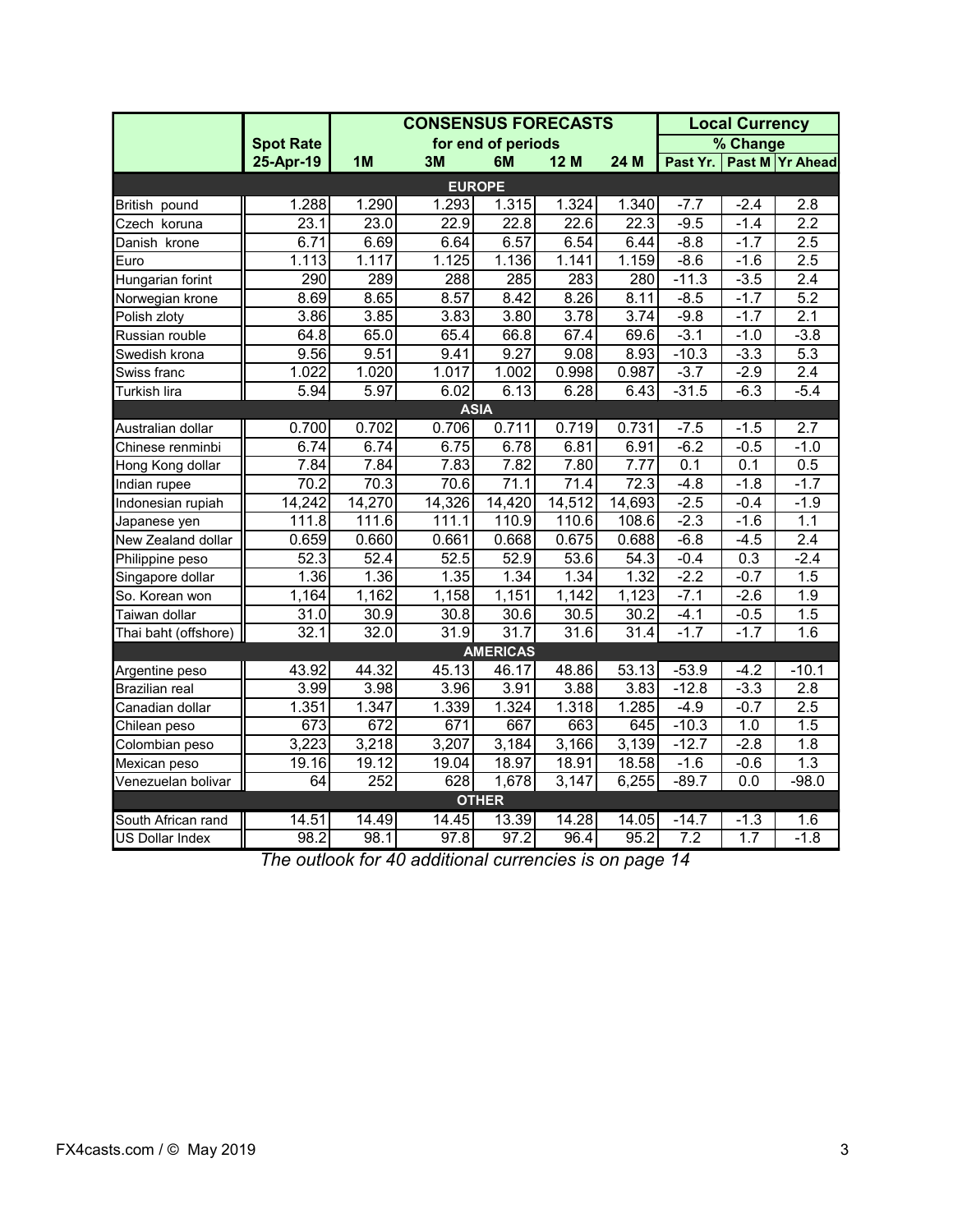|                       | 23-Apr-19     | <b>3 Months</b> | <b>6 Months</b> | <b>12 Months</b> |  |  |  |  |
|-----------------------|---------------|-----------------|-----------------|------------------|--|--|--|--|
|                       | <b>EUROPE</b> |                 |                 |                  |  |  |  |  |
| <b>Czech Republic</b> |               |                 |                 |                  |  |  |  |  |
| 2- week repo rate     | 1.75          | 2.00            | 2.25            | 2.25             |  |  |  |  |
| 10-yr. gov't bond     | 1.90          | 2.11            | 2.32            | 2.35             |  |  |  |  |
| <b>Denmark</b>        |               |                 |                 |                  |  |  |  |  |
| 3-month Cibor         | $-0.34$       | $-0.32$         | $-0.31$         | $-0.18$          |  |  |  |  |
| 12-month Cibor        | 0.02          | 0.06            | 0.08            | 0.20             |  |  |  |  |
| 10-yr. gov't bond     | 0.13          | 0.18            | 0.21            | 0.32             |  |  |  |  |
| <b>Euro</b>           |               |                 |                 |                  |  |  |  |  |
| 90-day Libor          | $-0.35$       | $-0.34$         | $-0.33$         | $-0.20$          |  |  |  |  |
| 12-month Libor        | $-0.20$       | $-0.17$         | $-0.16$         | $-0.04$          |  |  |  |  |
| 10-yr. gov't bond     | 0.04          | 0.08            | 0.10            | 0.27             |  |  |  |  |
| <b>Hungary</b>        |               |                 |                 |                  |  |  |  |  |
| Base rate             | 0.90          | 0.90            | 0.90            | 1.20             |  |  |  |  |
| 10-yr. gov't bond     | 3.28          | 3.32            | 3.37            | 3.57             |  |  |  |  |
| <b>Norway</b>         |               |                 |                 |                  |  |  |  |  |
| 3-month T- Bill       | 1.12          | 1.32            | 1.37            | 1.62             |  |  |  |  |
| 12-month T Bill       | 1.23          | 1.41            | 1.45            | 1.71             |  |  |  |  |
| 10-yr. gov't bond     | 1.82          | 2.01            | 2.05            | 2.31             |  |  |  |  |
| <b>Poland</b>         |               |                 |                 |                  |  |  |  |  |
| Refi rate             | 1.50          | 1.50            | 1.50            | 1.68             |  |  |  |  |
| 10-yr gov't bond      | 2.90          | 3.00            | 3.05            | 3.11             |  |  |  |  |
| <b>Russia</b>         |               |                 |                 |                  |  |  |  |  |
| Refi rate             | 7.75          | 7.75            | 7.50            | 7.25             |  |  |  |  |
| 10-yr. gov't bond     | 8.30          | 8.32            | 8.21            | 8.06             |  |  |  |  |
| <b>Sweden</b>         |               |                 |                 |                  |  |  |  |  |
| 3-month Stibor        | $-0.03$       | 0.09            | 0.34            | 0.47             |  |  |  |  |
| 12-month Stibor       | na            | na              | na              | na               |  |  |  |  |
| 10-yr gov't bond      | 0.42          | 0.53            | 0.77            | 0.90             |  |  |  |  |
| <b>Switzerland</b>    |               |                 |                 |                  |  |  |  |  |
| 3-month-libor         | $-0.72$       | $-0.70$         | $-0.66$         | $-0.61$          |  |  |  |  |
| 12-month Libor        | $-0.51$       | $-0.49$         | $-0.46$         | $-0.42$          |  |  |  |  |
| 10-yr. gov't bond     | $-0.38$       | $-0.33$         | $-0.27$         | $-0.22$          |  |  |  |  |
| <b>Turkey</b>         |               |                 |                 |                  |  |  |  |  |
| 1-week repo           | 24.00         | 22.50           | 19.75           | 17.50            |  |  |  |  |
| 10-yr. gov't bond     | 18.30         | 17.55           | 14.55           | 13.55            |  |  |  |  |
| <b>United Kingdom</b> |               |                 |                 |                  |  |  |  |  |
| 90-day Libor          | 0.82          | 0.97            | 1.03            | 1.17             |  |  |  |  |
| 12-month Libor        | 1.10          | 1.26            | 1.31            | 1.46             |  |  |  |  |
| 10-yr. gov't bond     | 1.16          | 1.33            | 1.37            | 1.57             |  |  |  |  |